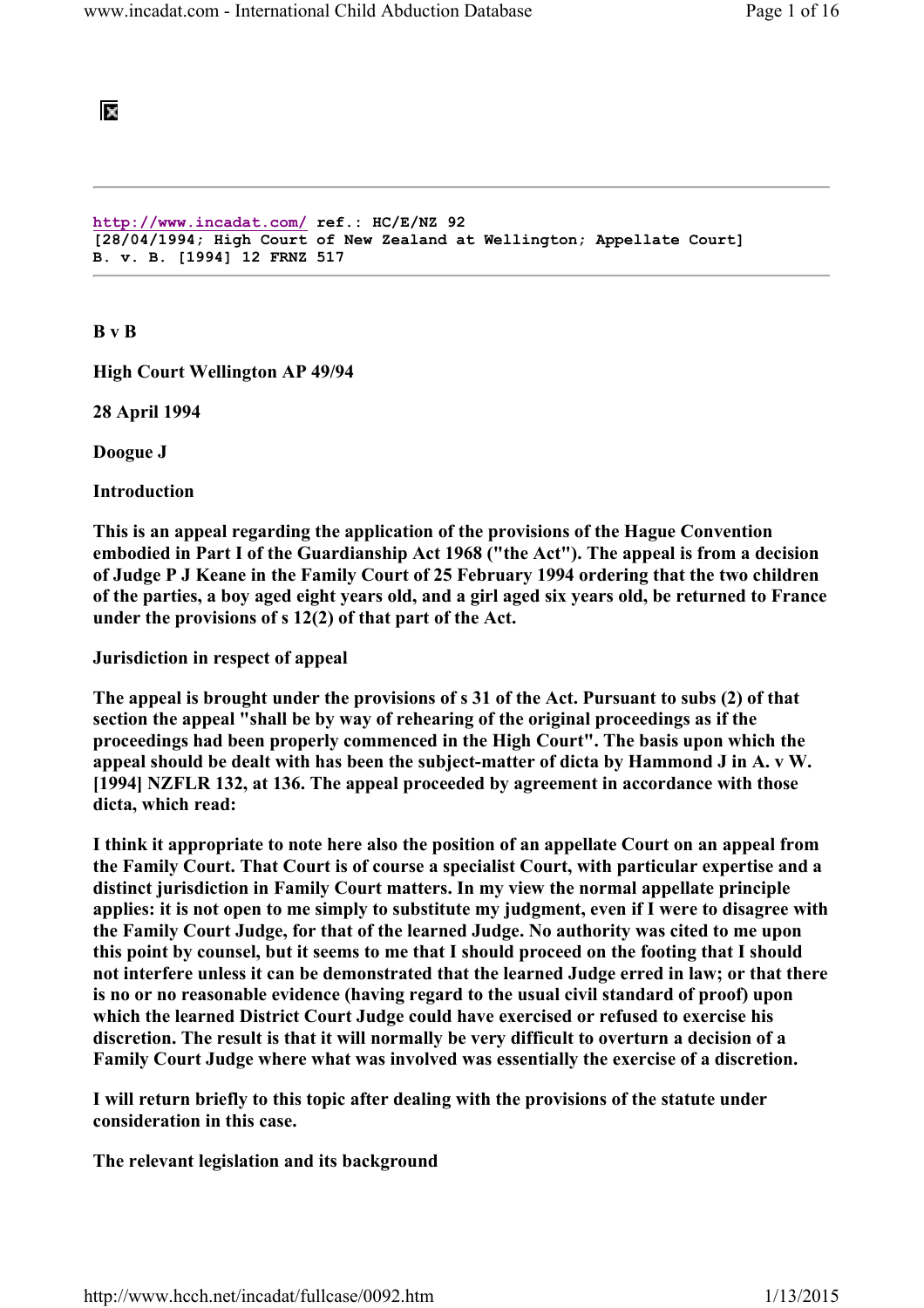The Hague Convention on the Civil Aspects of International Child Abduction was adopted into law in New Zealand by the Guardianship Amendment Act 1991, which came into force on 1 August 1991. The Convention is a schedule to that amending Act. The Convention sought to provide an appropriate forum to determine custody disputes between parties to a marriage. It was based on rights to custody. The amending Act, with certain reservations which are irrelevant in the present case, reflects the language of the Convention. France became a "Contracting State" with New Zealand in respect of the application of the Convention on 1 January 1992.

There is no dispute as to the objects of the legislation, which was succinctly stated by Judge Inglis, QC, in Re J E [child abduction] (1993) 11 FRNZ 84, at 85:

"The 1991 statute was enacted to give effect to the Hague Convention on the Civil Aspects of International Child Abduction. The objective of that international convention was to combat what had for many years been seen as the evil of children being taken from their normal home and transported across international borders in an attempt to defeat the other parent's guardianship rights or to evade the orders of the Courts of the country of the child's normal residence, and in the expectation that the Courts of the country to which the child had been taken would allow the abducting parent to profit from the abduction."

In the present case it is common ground that the children had been removed from France to New Zealand and that, subject to the matters relied upon by the appellant before the Family Court and this Court, the children must be returned to France because of the provisions of s 12(2) of Part I of the Act.

That subsection reads:

(2) Subject to section 13 of this Act, where-

- (a) An application is made under subsection (1) of this section to a Court; and
- (b) The Court is satisfied that the grounds of the application are made out,-

the Court shall make an order that the child in respect of whom the application is made be returned forthwith to such person or country as is specified in the order.

The appellant, both before the Family Court and before this Court, has relied upon the provisions of s 13 of Part I of the Act. The relevant parts of that section read:

13 Grounds for refusal of order for return of child - (1) Where an application is made under subsection (1) of section 12 of this Act to a Court in relation to the removal of a child from a Contracting State to New Zealand, the Court may refuse to make an order under subsection (2) of that section for the return of the child if any person who opposes the making of the order establishes to the satisfaction of the Court-

(a) ...

(b) That the person by or on whose behalf the application is made -

(i) was not actually exercising custody rights in respect of the child at the time of the removal, unless that person establishes to the satisfaction of the Court that those custody rights would have been exercised if the child had not been removed; or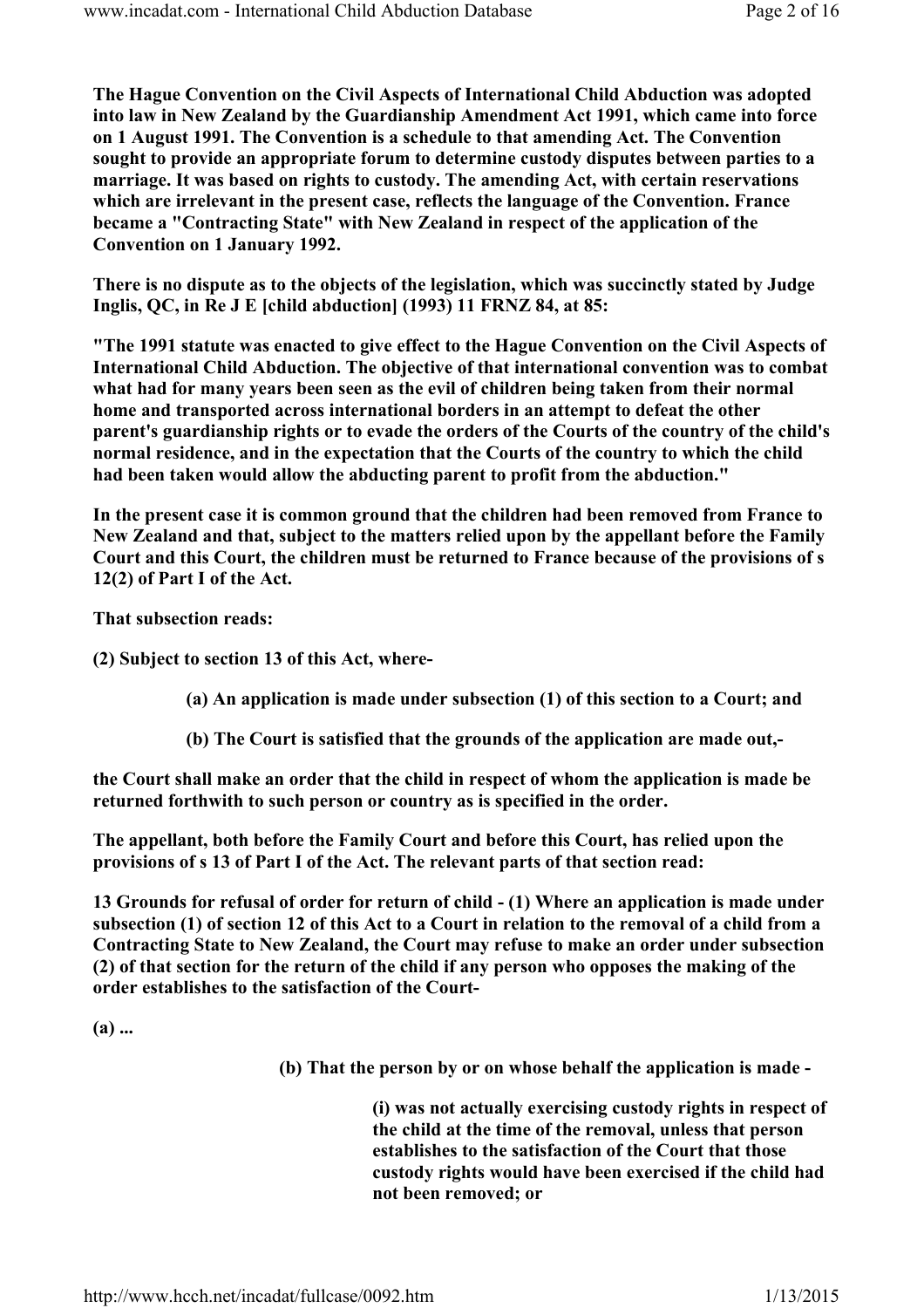(ii) Consented to, or subsequently acquiesced in, the removal; or

(c) That there is a grave risk that the child's return -

(i) Would expose the child to physical or psychological harm; or

(ii) Would otherwise place the child in an intolerable situation; or

(d) That the child objects to being returned and has attained an age and degree of maturity at which it is appropriate to take account of the child's views;...

(e) ...

Section 15 of Part I of the Act provides:

15 Interim powers - Where an application is made under section 12(1) of this Act to any Court, the Court may, at any time before the application is determined, give such interim directions as it thinks fit for the purpose of securing the welfare of the child concerned or of preventing changes in the circumstances relevant to the determination of the application.

Section 25(1) of Part I of the Act provides:

(1) ...This section applies where any District Court Judge or, if no District Court Judge is available, any Registrar (not being a member of the Police) is satisfied that there are reasonable grounds for believing that any person is about to take a child out of New Zealand with intent to defeat the claim of any person who has made, or is about to made, an application under section 10 or section 12 or section 20 of this Act, or to prevent any order made under section 12(2) of this Act from being complied with.

 $(2)$ ...

Section 9A(1) of the Act provides:

(1) ...A Family Court may, upon application made in the course of any proceedings relating to the custody of, or access to, a child, order that the child be placed under the guardianship of the Court, and may appoint any person to be the agent of the Court either generally or for any particular purpose.

Section 20(1) of the principal Act provides:

(1) ...Any High Court Judge or District Court Judge or, if no High Court Judge or District Court Judge is available, any Registrar of the High Court or of a District Court (not being a constable) who has reason to believe that any person is about to take a child out of New Zealand with intent to defeat the claim of any person who has applied for or is about to apply for custody of or access to the child, or to prevent order of any Court (including an order registered under section 22A of this Act) as to custody of or access to the child from being complied with -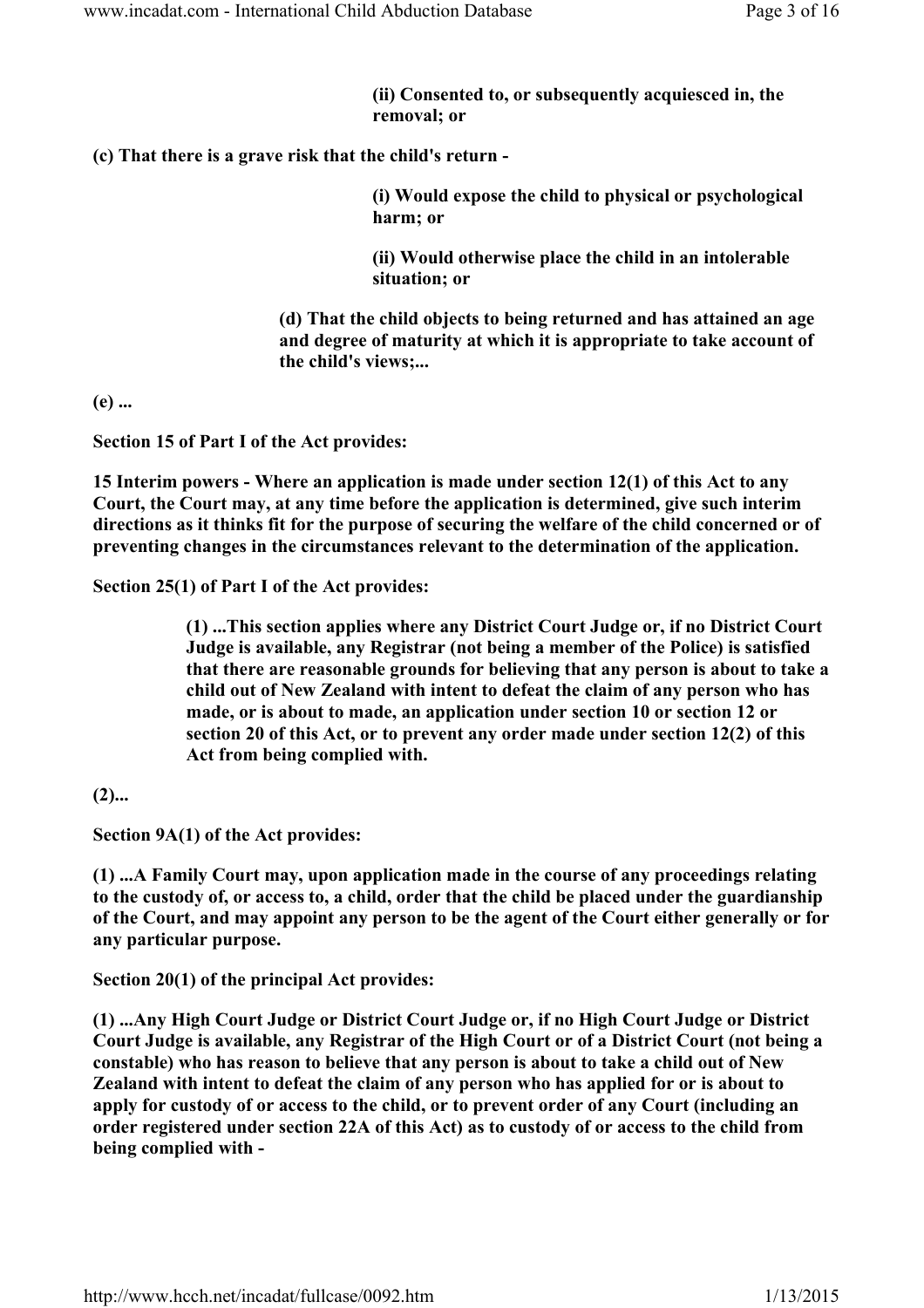(a) May issue a warrant directing any constable or Social Worker to take the child (using such reasonable force as may be necessary) and place it in the care of some suitable person pending the order or further order of the Court having jurisdiction in the case; and

(b) May, in addition, order that any tickets or travel documents (including the passport) of the child, or of the person believed to be about to take the child out of New Zealand, or of both, be surrendered to the Court for such period and upon such conditions as the Court thinks fit.

## Jurisdiction of this Court

Given that statutory background, it was mandatory upon the Court to make the order under s 12 unless the appellant established to the satisfaction of the Court one of the grounds for refusal of an order under s 13(1) relied upon by the appellant. One would expect the appeal from the Family Court Judge's determination of the s 13(1) matters to be dealt with in accordance generally with what was said by Hammond J in A. v W., subject to the following. First, that there could be such a change of circumstances between the hearing in the Family Court and the hearing in this Court that this Court may be justified in reaching a different decision from the Family Court. Secondly, that, where in a case such as the present the Family Court Judge but not the Judge of this Court has had the opportunity of seeing and hearing the witnesses, that may be relevant in respect of the Family Court Judge's determination in respect of facts as this Court would be reluctant to interfere with a determination of facts dependent upon an assessment of the witnesses. Thirdly, it is only if the Family Court reaches a finding upon the evidence that a ground for refusal of an order is established that the Family Court has a discretion to exercise.

Thus in the first instance in a case such as the present, where there has been no exercise of the discretion, this Court is not in fact considering the exercise of a discretion. That would only arise if the Family Court had refused to make an order under s 12(2) because a ground of opposition to the order had been established to the satisfaction of the Family Court. I do not treat the appeal therefore as one which relates to the exercise of a discretion.

### The appeal

The provisions of the section upon which the appellant relies in the present case are the provisions of s 13(1)(b)(ii) and (c) and (d). The appellant has properly accepted that the burden under the provisions of that section is upon the appellant to establish her case and that the burden is not a light one. The appeal is brought because the appellant submits that the Family Court Judge misdirected himself in his determination of the facts and the applicable law relevant to the provisions relied upon by the appellant.

### Factual background

The judgment under appeal carefully traversed the factual background to the dispute, and I do not intend to refer to it in any particular detail. It is preferable that I set out briefly the principal factors relating to the history of the marriage of the parties and then deal with other factual matters as they are relevant to the issues in dispute between the parties.

The parties met in the United States of America in May 1985. They are both highly qualified scientists, with the respondent husband having a French background and the appellant wife having a New Zealand background. They married in France in March 1986, having moved earlier that year from the United States to Toulouse. They lived in that area until February 1989, when they returned for a little less than two years to the United States of America. In December 1991 they had a second move to France, with an intention of living there. Once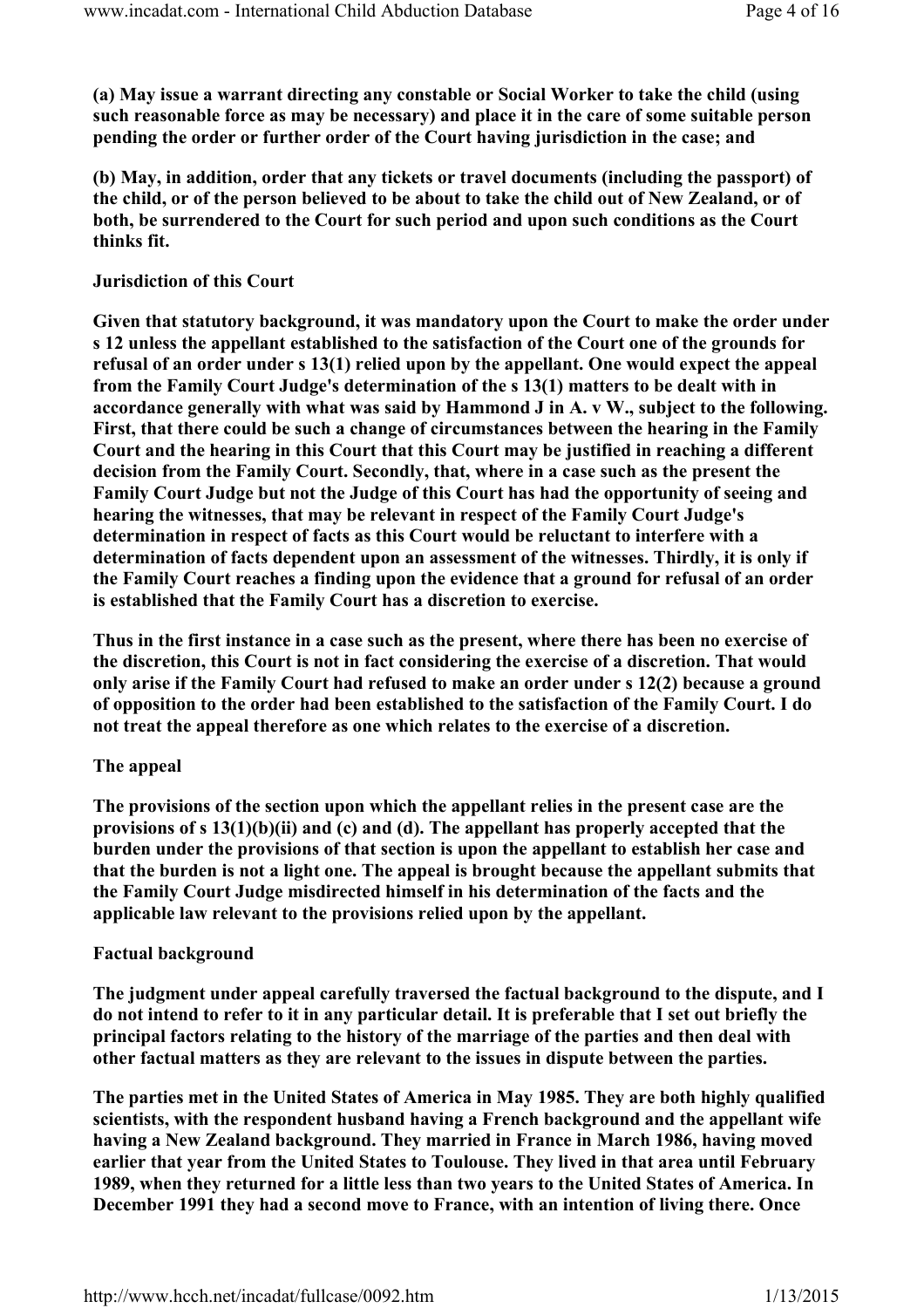again they lived in the Toulouse area, having a farmhouse outside the city where the respondent lived and worked during the week.

The marriage slowly disintegrated through escalating conflicts between the parties. Understandably each party gives different reasons for that. They are set out in the Family Court decision. From the appellant's perspective there was violence and abuse within the relationship to the extent that the appellant feared for the lives of herself and her children. From the respondent's perspective there was behaviour by the appellant which had brought the conflicts into being. Except to the extent that it is relevant to the points at present relied upon by the appellant, it is unnecessary to refer in any detail to the not unusual conflicts between the parties.

In February 1993 the appellant filed a divorce petition in France after the parties had had counselling from a therapist. The French system provided for a formal reconciliation hearing. That was postponed on a number of occasions. From the appellant's perspective it did not take place because of the actions of the respondent.

In July 1993, after the parties had been essentially living apart but having regular and necessary face to face communications between themselves, the appellant decided that matters could continue as they were no longer. She left France with the children and came to New Zealand. The parties thereafter communicated between themselves and the respondent also communicated with the children. He took legal advice. On 3 August 1993 he applied to the relevant French Court for a divorce. There is some dispute as to whether he also sought sole parental authority of the children under French law. The appellant's French lawyer appears to acknowledge that that was implicit in the application but states that it was not explicit. The appellant herself wrote to the Court on 23 December 1993.

On 11 January 1994 orders were made in favour of the respondent in respect of his application, including an order granting him sole parental authority in respect of the children. The appellant first learned of those orders at the time of the hearing of the proceedings which have led to this appeal. There is some dispute, to which I will turn hereafter, as to the respondent's position in relation to his awareness of his rights to bring the application which led to the present appeal, and indeed the relevance of that. There is no dispute that the present application was brought on 16 December 1993 after the respondent had activated his rights under the Convention by an application dated 22 November 1993.

At the same time as the respondent applied to the Family Court under the provisions of s 12 of Part I of the Act he purportedly applied ex parte to the Family Court for an order preventing the removal of the children from New Zealand in reliance upon s 25 of Part I of the Act and s 20 of the Act. On the same day an order was made in terms of the ex parte application purporting to place the children in the care of the Director-General of Social Welfare and ordering that the appellant was restrained from removing them from New Zealand and that they remain in the Wellington, New Zealand, area until the further order of the Court. In addition, an ancillary order was made in respect of the passports of the children.

On 27 January 1994 the appellant applied to set aside that part of the order which placed the care of the children with the Director-General of Social Welfare upon the grounds that there was no jurisdiction for such an order and that there was no evidence that it was necessary for the children to be placed under the guardianship, custody or care of any person other than the appellant. She sought an interim custody order in her favour.

Issues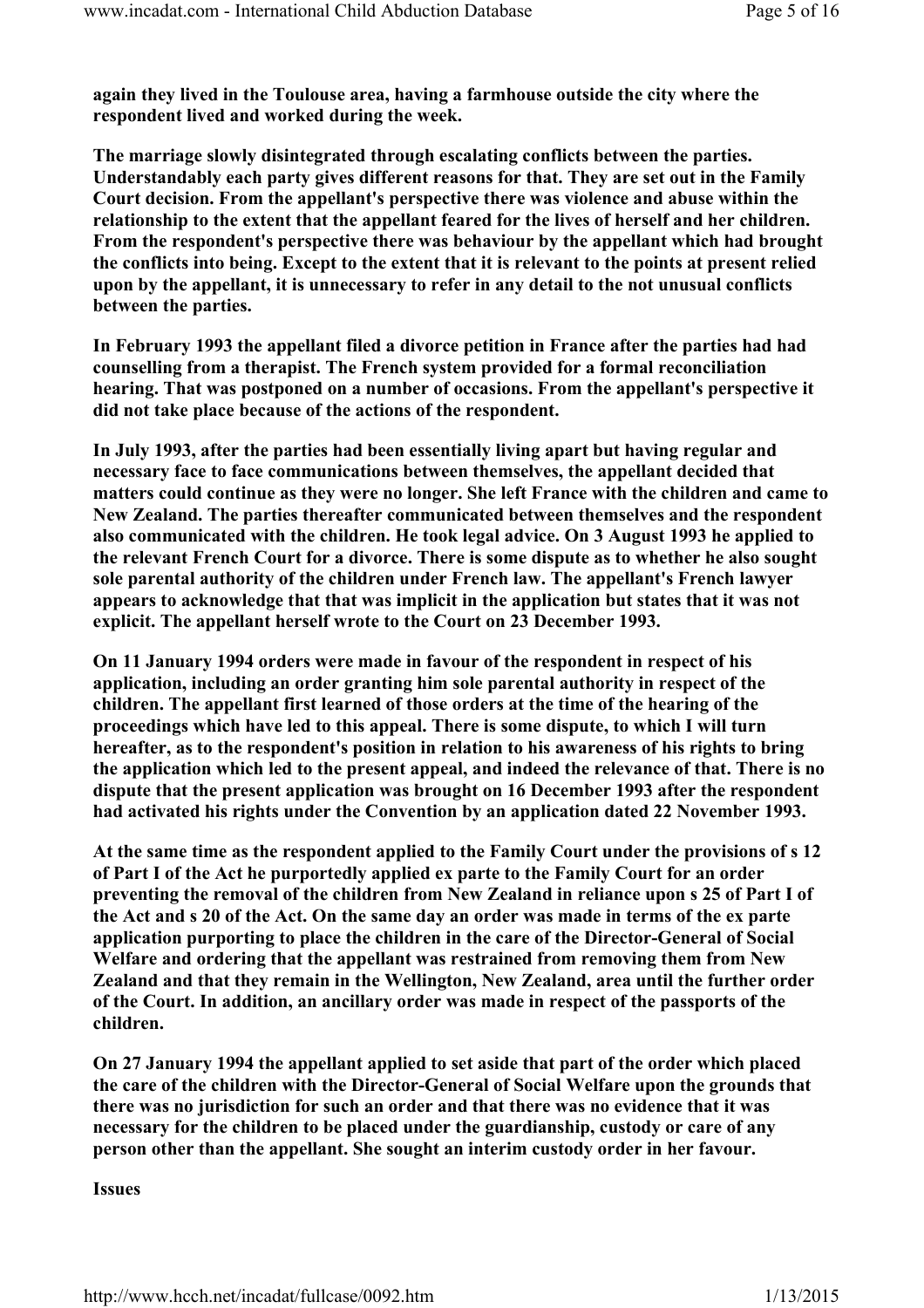It is convenient to deal with the issues in the manner raised before me and the Family Court Judge. They were dealt with in the following order:

(1) That the Family Court Judge erred in his analysis of the interim orders made by the Court on 16 December 1993.

What is said is that the Family Court by that decision had accepted New Zealand as the proper forum to determine matters of care or custody for the children and that accordingly the respondent could not seek assistance from the Hague Convention in Part I of the Act.

### (2) Acquiescence

What is said for the appellant is that the Judge approached his determination of the issue of acquiescence relevant to the provisions of s 13(1)(b)(i) of Part I of the Act upon wrong legal principles or, in the alternative, that his findings were contrary to the evidence before the Court.

(3) Grave risk of harm or intolerable situation

In reliance upon the provisions of s  $13(1)(c)$  of Part I of the Act, it is said that the Family Court Judge failed to make findings of fact in relation to the crucial issues or, in the alternative, that his findings are contrary to the evidence that was before the Court.

### (4) Undertakings

It was submitted for the appellant that the Judge wrongly took into consideration certain undertakings and that they necessarily tainted his findings in respect of the proceedings before him. It is further submitted that he should have addressed the fact that undertakings from the respondent were unenforceable in France and accordingly were irrelevant for any determination by him.

### (5) Children's objections

In reliance upon s 13(1)(d) of the Act it is said that the Judge applied wrong legal principles in finding that the children did not wish to return to France and that there was evidence to satisfy the requirements of the section.

In substance, therefore, it was the submission for the appellant that because of these errors by the Family Court Judge the order should be set aside and there should be no order that the children be returned to France.

In the event of any of those points of appeal being upheld, it would be necessary for this Court to determine whether the discretion vested in the Court under s 13(1) of Part I of the Act should be exercised.

### Interim Orders Dated 16 December 1993

The essence of the appellant's submission is that there was no jurisdiction under s 25 of Part I of the Act and s 20 of the Act to make the orders applied for but that, as the orders had been made, they must be treated as having been made within jurisdiction and that the only source for that jurisdiction would be s 9A of the Act.

The Family Court Judge accepted, as does the respondent, that there may well have been no jurisdiction to make the orders applied for under s 25 of Part I of the Act or s 20 of the Act and that they were open to attack. He held, and the respondent relies upon his decision, that,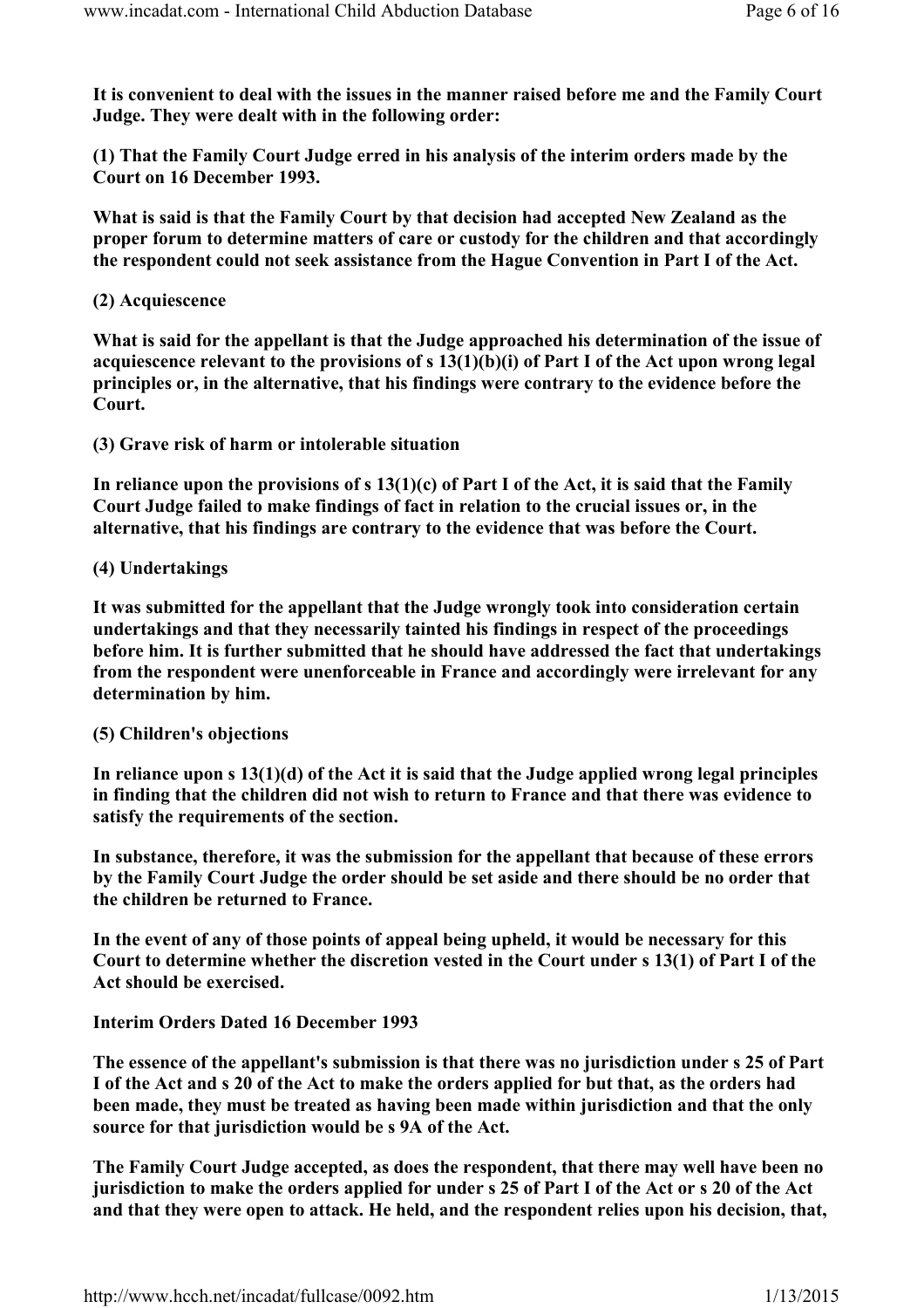regardless of that, that was not a basis upon which he could properly decline jurisdiction under s 12 of the Act. When the applications were made under s 25 of Part I of the Act and s 20 of the Act he took the view that they could not be treated as orders akin to wardship. He stated:

One only has to ask why [the respondent] might possibly wish to apply for interim orders, to frustrate rather than advance his substantive application, or why the Court might wish to assist him in that way, to see how difficult the logic becomes.

The appellant points out that, notwithstanding this, the Family Court Judge did not deal with her application to set aside the ex parte order and nor did the Family Court Judge direct himself as to the possible jurisdiction for such an order. The appellant accordingly submits that, as the Family Court by its decision on the ex parte application had accepted New Zealand as the proper forum to determine matters of custody for the children, the respondent cannot have the advantage of Part I of the Act and the Hague Convention. It is said for the appellant that the order goes well beyond the powers which the Family Court could have exercised under s 15 of Part I of the Act.

With all respect to that latter submission, it would appear to me that the order made was within the ambit of s 15 of Part I of the Act. Whether or not the Court would have felt it necessary or obligated to make such an order if the application had been on notice may indeed be questionable, but where an ex parte order was made effectively to preserve the status quo, and that was the clear intention of the application, addressed, as it was, to the Court under s 25 of Part I of the Act and s 20 of the Act, the Court would have had power to give interim directions "as it thinks fit for the purpose of securing the welfare of the child concerned or of preventing changes in the circumstances relevant to the determination of the application". To achieve that objective it may well have been appropriate for the Court to have made the order that was made in the present case, notwithstanding that the Court did not achieve it under the provisions of s 15 of Part I of the Act. The basis upon which the Court did not have jurisdiction under s 20(1) of the Act was because the relief applied for did not comply with the provisions of that subsection. The relief applied for could, however, have been given under s 15 of Part I of the Act.

More importantly, perhaps, as the Family Court Judge found, there is no basis upon which he could have determined that the respondent had, by making an invalid application in terms of s 20(1) of the Act, elected a forum in respect of the care and custody of the children when that application was lodged on the same day and in the same Court as the substantive application seeking relief under Part I of the Act and when that application would have been before the Judge making the ex parte order. The substantive application was the clear election as to forum and the ex parte application merely sought ancillary relief until the substantive application as to forum could be determined.

I accordingly reject the submissions made on behalf of the appellant on the first issue raised before both Courts.

### Acquiescence

13 Grounds for refusal of order for return of child - (1) Where an application is made under subsection (1) of section 12 of this Act to a Court in relation to the removal of a child from a Contracting State to New Zealand, the Court may refuse to make an order under subsection (2) of that section for the return of the child if any person who opposes the making of the order establishes to the satisfaction of the Court –

 $(a)$  ...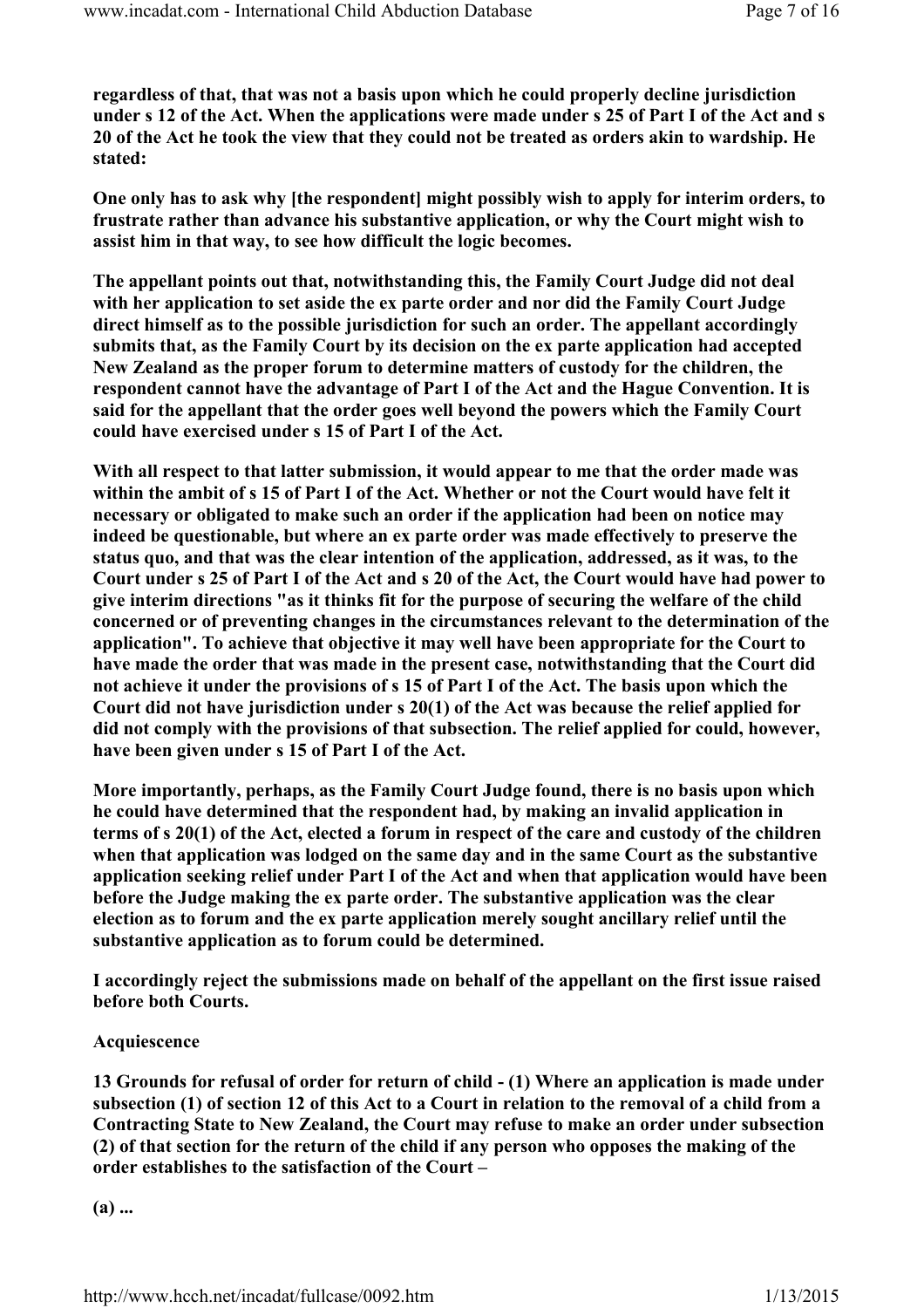(b) That the person by or on whose behalf the application is made -

 $(i)$  ...

(ii) Consented to, or subsequently acquiesced in, the removal;...

The appellant submits that in rejecting her arguments that the respondent had actively or passively acquiesced in her bringing the children to New Zealand the Family Court Judge had applied wrong legal principles or, in the alternative, that his findings were contrary to the evidence.

The first submission under this head is readily dealt with. In the course of his judgment at p 21 the Judge said:

He [the respondent] did take advice, and the advice was wrong or incomplete. He can only become accountable for any inactivity, therefore, I think, once he learnt through friends of his Convention remedy.

This statement is made in the context of the factual nexus of the present case and dicta from English authority which the appellant recognises correctly set out the relevant law in respect of acquiescence.

It is quite apparent, reading his judgment as a whole, that the Family Court Judge was well aware that the respondent's state of knowledge of his Convention remedy was not in itself determinative of whether the respondent had acquiesced in the appellant's bringing of the children to New Zealand. He had cited authority that made it plain that he appreciated that there may be enough to show acquiescence even where the parent does not know his or her precise rights under the Convention.

The part of the judgment under attack has to be read in the context of the facts found by the Family Court Judge in respect of this part of the case. He carefully analysed the evidence. In the course of that analysis he found that at the time that the appellant took legal advice he was wrongly advised. As a result of that wrong advice, he applied in the French Court for relief. He corresponded with his family not in any form of acquiescence, and I will deal with a particular aspect of this in a moment, but in a manner which made plain that he sought custody of the children. The Family Court Judge took the view that once the respondent had any awareness that he had rights he pursued them without delay by initiating the present proceedings in November 1993 after he had been unable to obtain action by the appropriate Convention authority in France.

I am entirely satisfied, therefore, that the Family Court Judge applied correct legal principles to the facts of the matter and that the only issue can be whether he reached a finding of fact that has no justification on the evidence.

The appellant's submissions under this head are built upon a somewhat rickety factual basis. The evidence establishes that somewhere about April/May of 1993 the respondent took legal advice and knew of the possibility that the appellant might leave France. The appellant submits that when, therefore, the appellant left France the respondent was aware of his rights; that he took action in the French Court not explicitly for custody but only for divorce. He corresponded with his family, and critical to the appellant's argument under this head is the content and context of that correspondence. In letters to the children he says that he will see them again "when their mother decides it" or language to that effect. In one letter of 13 August 1993 there was a sentence: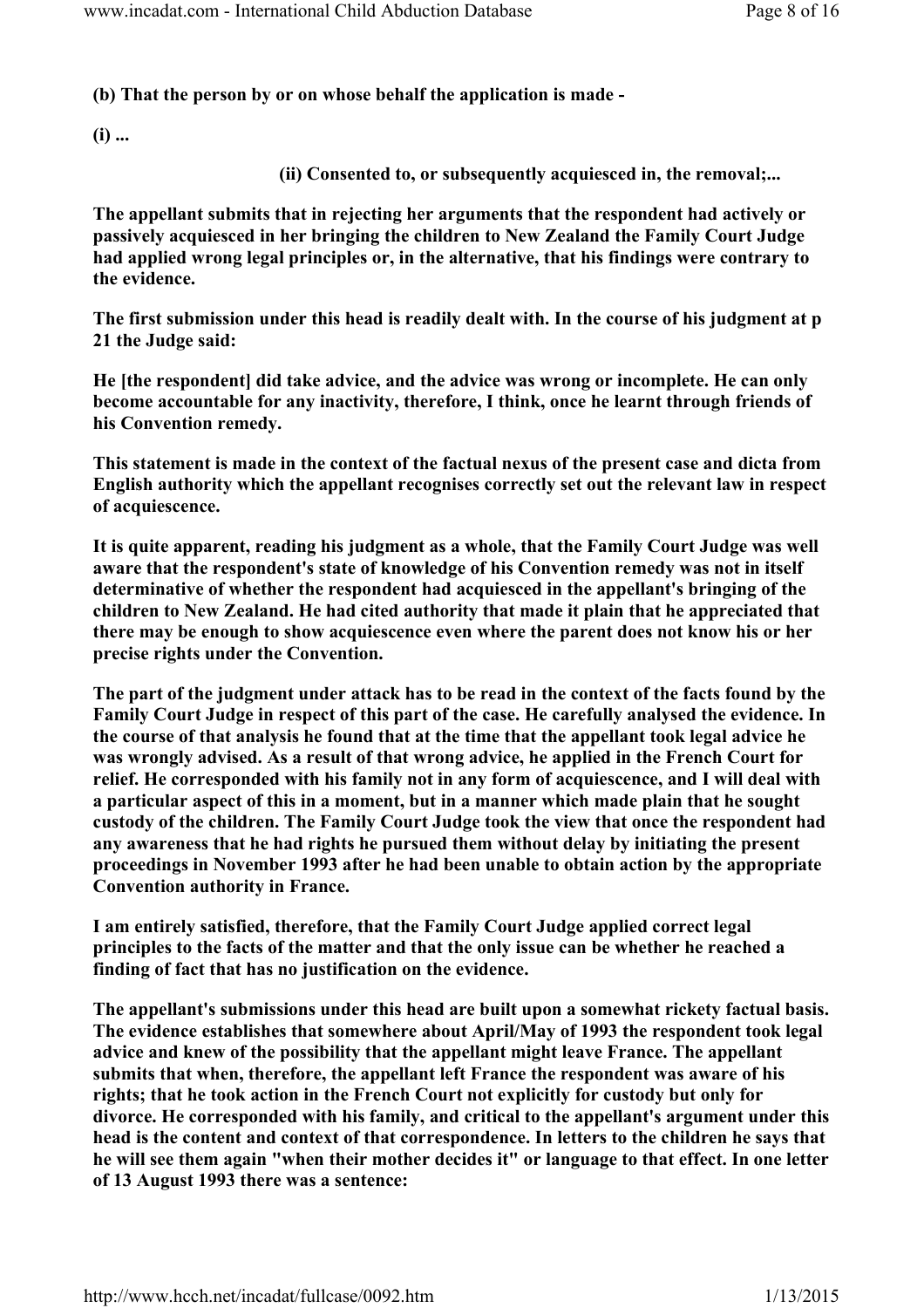But in this case I am going to defend the right of my children to have access to their father. (The legal procedures are very long but one gets there in the end.)

Upon the use of the word "access" and the expression of expectation that he will see his children again when the appellant decided it, an expression in correspondence over several months in 1993, it is submitted that there was express acquiescence, or, at the very least, passive acquiescence, by the appellant in the bringing of the children to New Zealand, when the respondent took no steps in France to prevent the children being brought to New Zealand and took no earlier steps in New Zealand to have them returned to France.

The Family Court Judge was satisfied that there was no substance in those submissions. He read the letters, as do I, in the manner that at no stage did they show that the respondent abandoned the notion that the children should return to France. They show rather that the respondent sought to see the appellant take the children back to France of her own accord. As the Family Court Judge says, that is not an indication of acquiescence; nor is the critical letter from which I have cited using the word "access". The Family Court Judge found, as he was entitled to do after hearing and seeing the witnesses and, in particular, the crossexamination of the respondent, that the respondent did not intend, when he used the French equivalent of the word "access" in the particular letter, to speak just of visiting rights. That is in itself a finding which this Court would have to be reluctant to interfere with, given the Family Court Judge's advantages in seeing and hearing the witnesses. In any event, however, having read the correspondence as a whole, it is taking one word translated into English, although admittedly the French word is to the same effect, out of context. It is impossible for me to read the correspondence as an indication other than that the respondent intended to pursue his parental rights in respect of the children without limitation to the issue of access.

This is a case far removed from the case relied upon by the appellant where there was a clear election by the particular applicant to limit the applicant's rights to access.

The same comments hold good in respect of any inaction by the respondent in respect of his rights either in France or in New Zealand, and I fail to see how the Family Court Judge could have reached any other conclusion than he did on the totality of the evidence. It was apparent from the totality of the evidence that the respondent sought to exercise his rights in France in respect of the children, if not explicitly, by applying to the Court for a divorce, with the implicit, as the appellant's own French lawyer acknowledges, consequence that he would obtain sole parental authority. He took that course in reliance upon his legal advice.

Upon the evidence the respondent understood he could take no steps to prevent the children leaving France until after the requisite orders were made in France. The appellant had left France before that course could be adopted.

Given the overall facts, it could not be suggested that there was any acquiescence by the respondent in respect of the appellant's actions after the appellant had arrived in New Zealand with the children. The Family Court Judge was entitled on the totality of the evidence to accept, as he did, that the respondent was unaware that he had rights in New Zealand under Part I of the Act and the Convention but that once he became aware at all of those rights he immediately took steps to initiate them. There is nothing in his conduct prior to that which indicates any passive acquiescence by him in respect of the state of affairs brought about by the action of the appellant. To the contrary, as already indicated, his correspondence indicated a wish that the appellant would return to France with the children and that the position in respect of the children should be resolved between the parents in France.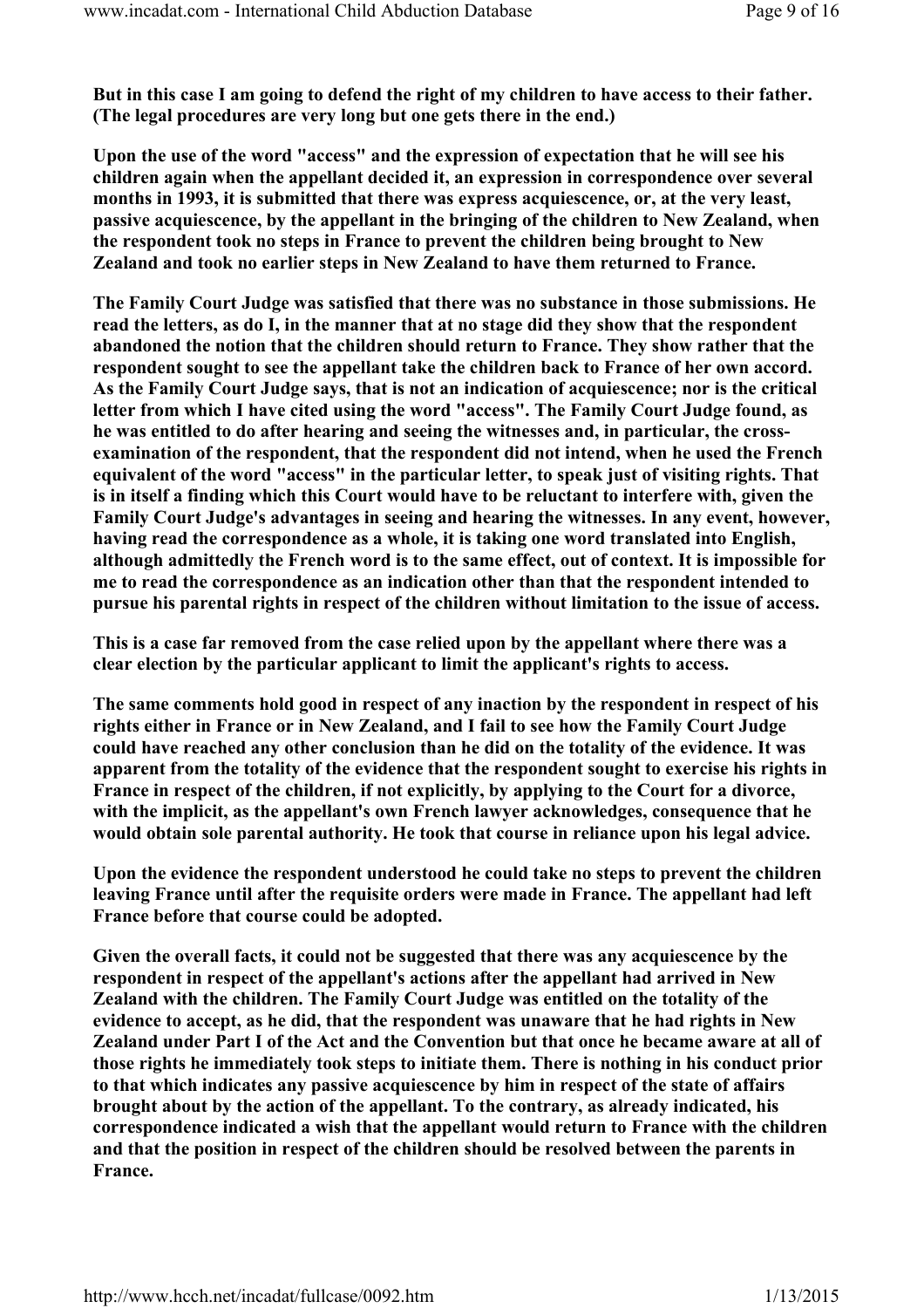I accordingly reject the submissions made on behalf of the appellant in respect of the subject-matter of acquiescence.

Grave risk of harm or intolerable situation

13 Grounds for refusal or order for return of child - (1) Where an application is made under subsection (1) of section 12 of this Act to a Court in relation to the removal of a child from a Contracting State to New Zealand, the Court may refuse to make an order under subsection (2) of that section for the return of the child if any person who opposes the making of the order establishes to the satisfaction of the Court -

(a) ...

(b) That the person by or on whose behalf the application is made -

(c) That there is a grave risk that the child's return

(i) Would expose the child to physical or psychological harm; or

(ii) Would otherwise place the child in an intolerable situation;...

From any point of view this is undoubtedly the most important issue before the Court, as it was before the Family Court, because, whilst the Convention is concerned with forum and not expressly with the welfare of children, this particular provision is clearly directed towards the welfare of the children in the event that the selection of forum would expose them to a grave risk of harm or of being placed in an intolerable situation in the manner predicated by the section.

The appellant has first submitted that the Family Court Judge erred in failing to make findings of fact in relation to crucial issues. Specifically it is said he misdirected himself by not reaching findings on the evidence as to whether the children would be exposed to a grave risk of harm or an intolerable situation if they were returned to France. In particular, it is said the Judge has not stated his conclusion on the extent to which he believes that the respondent is violent, despite setting out at the beginning of the judgment that he would do so. Nor does the Judge say whether he believes, as asserted by the appellant, that the respondent made suicide threats and threats to kill the appellant and the children.

Once again it is submitted in the alternative that in any event the Judge's findings were contrary to the evidence that was before the Court.

In respect of this issue it is appropriate to look at the alternative submissions in an omnibus fashion rather than individually. The appellant in her evidence had painted a stark picture of violence, threats and irrational behaviour by the respondent. There was, to some extent, some support for that evidence from expert witnesses in France and New Zealand, the respondent's responses to cross-examination and, perhaps to a more limited extent, statements made by the children to the New Zealand expert witness.

The Judge directed himself to the law, and there is no suggestion that he improperly directed himself. He then directed himself to the three possibilities which were put to him on behalf of the appellant.

The first of those was that it would be psychologically harmful to the children if they were separated from their mother. Understandably that possibility has not been put at the forefront of the appellant's submissions before me as the cases make clear that it is an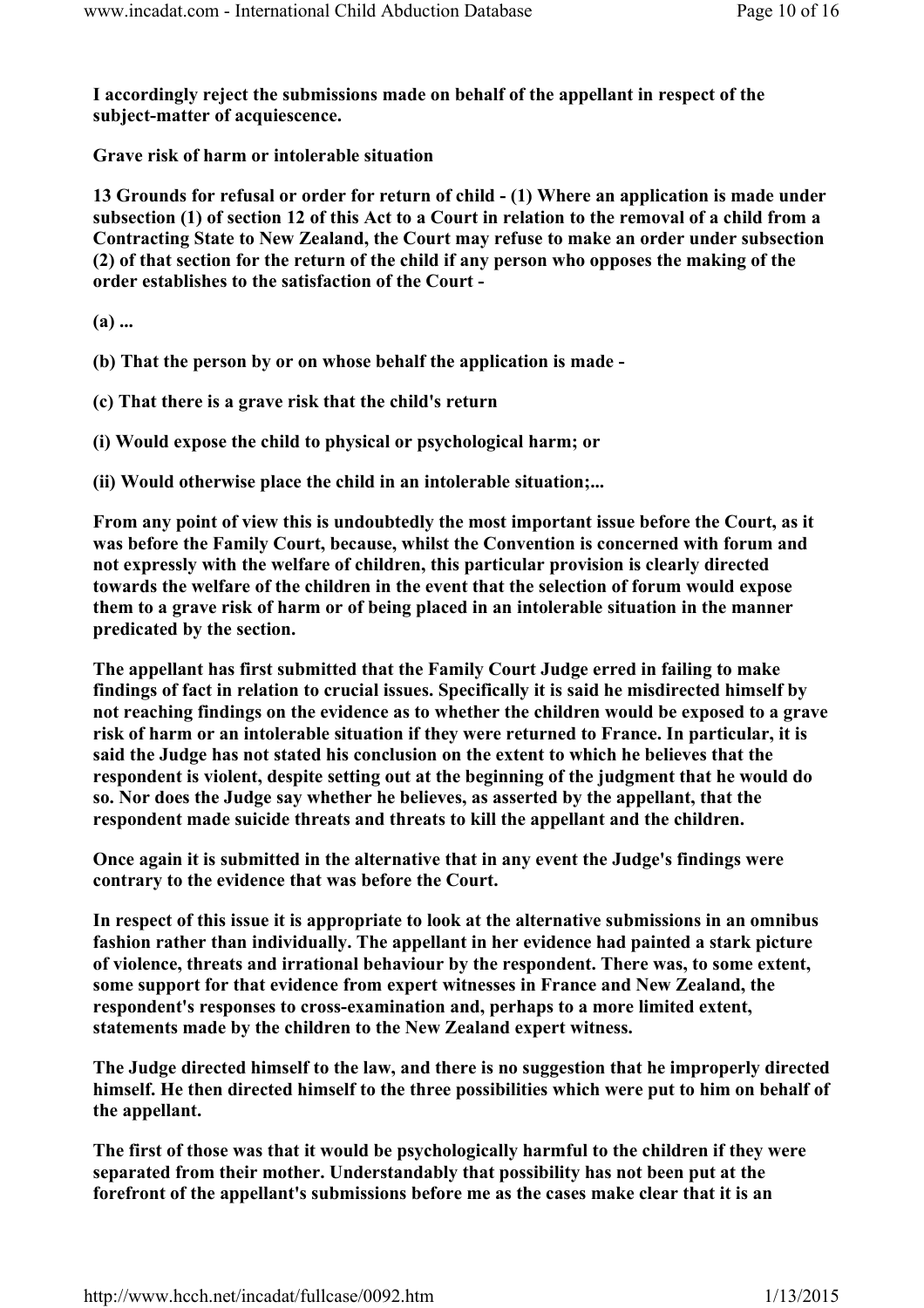inevitable consequence in respect of Hague Convention cases that there is likely to be harm to a child as a result of separation from the parent having primary care.

Secondly, the allegations of violence were pursued, with allegations not only in respect of the appellant but in relation to the son, and of inappropriate sexual behaviour in respect of the daughter.

Thirdly, it was submitted that the French Courtswould be unable to appropriately protect the welfare of the children and that the children would be placed in an intolerable situation with grave risk of harm to them if they were forced to return to France without the continuing care by the mother who would herself be at risk in France legally because of the actions already taken by her.

The Family Court Judge carefully dealt with each of those different points. Indeed, it should be said that his judgment is an extremely careful and caring judgment. It is apparent that his concern was to ensure the proper application of the law and, if it were shown to be necessary, the protection of the children. He, having considered all the evidence in respect of the subject-matter of violence, came to the conclusion that in the end the matters upon which he had heard evidence other than that from the parties themselves were untested statements of contextual value at most and that the only appropriate forum in respect of which the issue could properly be determined was France. He certainly did not proceed regardless of the appellant's allegations of violence. Indeed, he was clearly sympathetic to those allegations and decided that he was satisfied that the pattern of violence described by the appellant might be substantially true. He was prepared to contemplate that the respondent had threatened suicide or to kill the appellant or the children. He then asked himself, however, what that meant now in the context of risk for the children. He posed the questions whether the daughter was at risk of sexual abuse or the son of physical abuse. He faced up, after quoting a statement by the appellant of a fairly extreme kind, to the question of what was the immediate risk for the children. He may have, contrary to the submissions for the appellant, been prepared to accept that the situation of the marriage was a result of an underlying conflict between the parties rather than brought about solely as a result of the intemperance and violence of the respondent. It is plain, however, that he accepted that it was possible that what the appellant said might be substantially true. Viewing that evidence, however in the light of the present situation, he concluded that, whilst there were charged periods within the marriage when the parties were together, that was no longer the case and that there was no evidence to establish any risk to the children from the respondent when the parties were separated. Indeed, he reached the view that neither of the children was obviously fearful of the respondent and that the children looked to both parents for love and security. He concluded that the children were unlikely to be at risk if the parties lived apart and that he saw no reason to exclude the respondent from their care.

With all respect, therefore, to the submissions on behalf of the appellant, I am satisfied that the Family Court Judge fairly and squarely faced up to the allegations which were before him and made determinations in respect of them not in the manner in which the appellant might have wished but in a manner which makes clear his views upon all the issues raised in front of me.

The issue arises of whether those findings were justified on the evidence before the Family Court Judge. The appellant has pointed to nothing expressly which would entitle me to reach a different finding. There is plainly evidence upon which the Family Court Judge could have considered that there may have been a risk of some kind to the children. There plainly was not evidence, unless the evidence of the appellant was accepted in its entirety and inferences made from it that the state of affairs of which she spoke would continue despite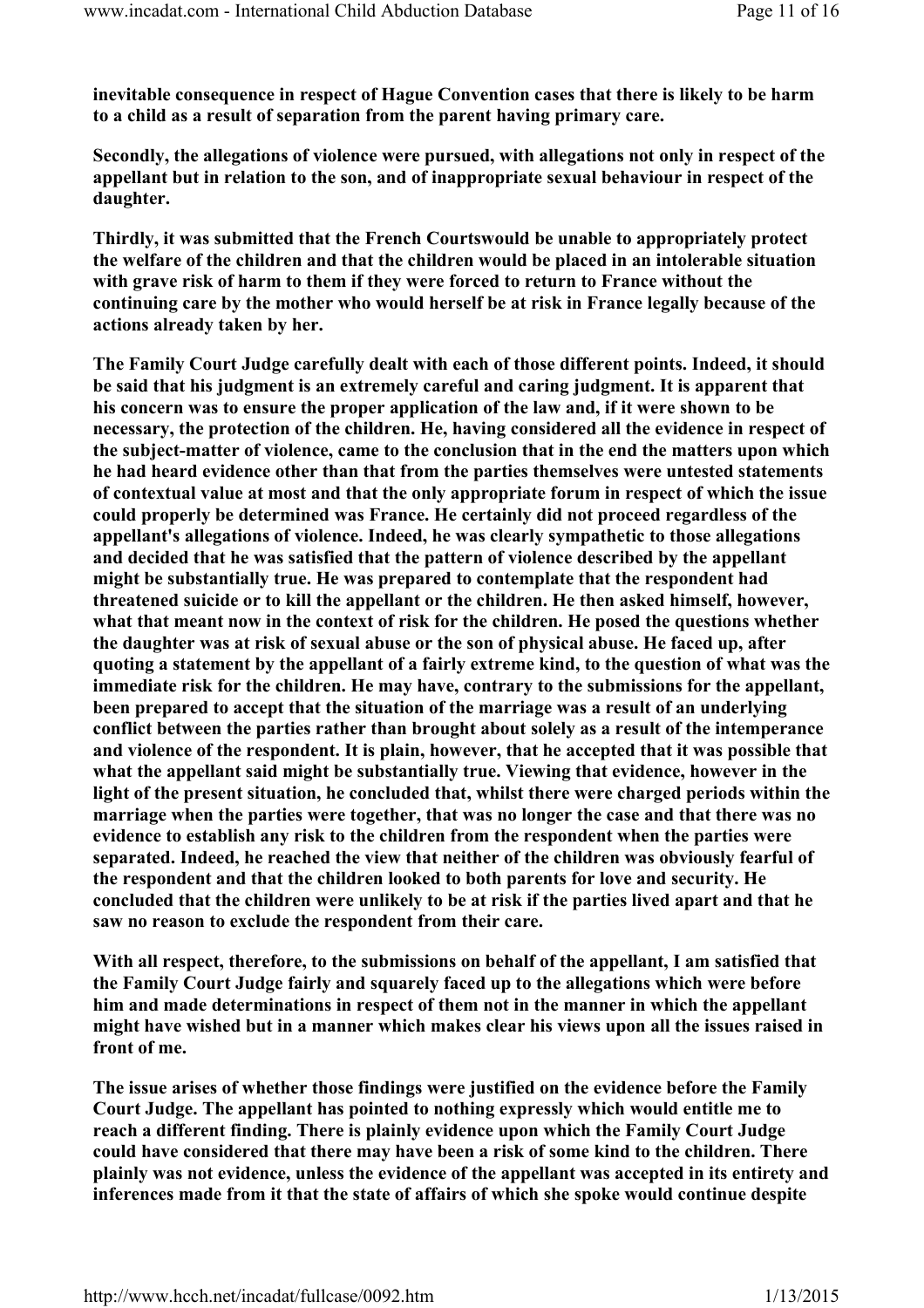the separation and that violence would be meted out to the children, fulfilling the onus on the appellant to establish a grave risk of harm or an intolerable situation. As the Family Court Judge found, there was no justification for him to have reached that decision. It would be speculation.

There certainly was insufficient evidence upon which the admittedly high duty upon the appellant to make out a grave risk to the children could be substantiated. The Family Court Judge properly respected the fears and views of the appellant but upon the evidence before him, which is substantially the evidence before this Court, there was no basis upon which he could appropriately have found that the appellant had made out the children were at grave risk in the manner contemplated by the section.

The appellant has relied on certain specific aspects of the evidence to establish that the Judge's findings are contrary to the evidence. The first of those aspects is a statement by the Family Court Judge that the respondent seemed to admit to him "at least tacitly, that he had acted towards [the appellant] in ways of which he was ashamed". With all respect, there is simply nothing in this particular submission. The Family Court Judge reached a finding upon his seeing and hearing the respondent favourable to the appellant. It is simply not one which would give any justification for interfering with the Family Court Judge's determination. Indeed, the Family Court Judge referred to matters which justified his conclusion and there would be no basis at all to interfere with it.

The second specific aspect of the evidence with which the appellant takes issue is that the Family Court Judge said:

I imagine that if an order is made for the children's return to France [the appellant] will accompany the children. She has said as much.

It is true that the appellant did not specifically state that she would accompany the children, although it was perhaps reasonable for the Family Court Judge to infer that she was likely to, notwithstanding that at the time she had not decided that she would do so if the children were to be returned to France. In any event, nothing can turn upon that particular aspect of the Judge's decision as it plainly was not determinative in any respect of the conclusions reached by him in respect of the issues under s 13(1)(c).

The third aspect upon which the appellant relied is that already referred to, namely the difference which the Family Court Judge predicated in the situation between the parties living together and the parties living apart. It is said for the appellant that, contrary to the Judge's conclusion, that would support the contrary conclusion that the risks for the children would continue, particularly when it is submitted that in the light of recent contemporaneous documents it appears that violence to a spouse is likely to coincide with family violence.

I see no reason to repeat, however, what has already been said by me. The point is that there was insufficient evidence for the Family Court Judge to determine that the children would be at risk if the parties were apart. The onus under the section was upon the appellant. The evidence before the Family Court, as the evidence before this Court, simply does not satisfy that onus. I should not also that, whilst there was reference to inappropriate behaviour by the respondent in respect of the children, there is no evidence upon which the Family Court Judge or this Court could properly have reached a conclusion that this was made out to the standard that would have entitled the Court to find that there was a grave risk that returning the children would expose them to physical or psychological harm or otherwise place them in an intolerable situation.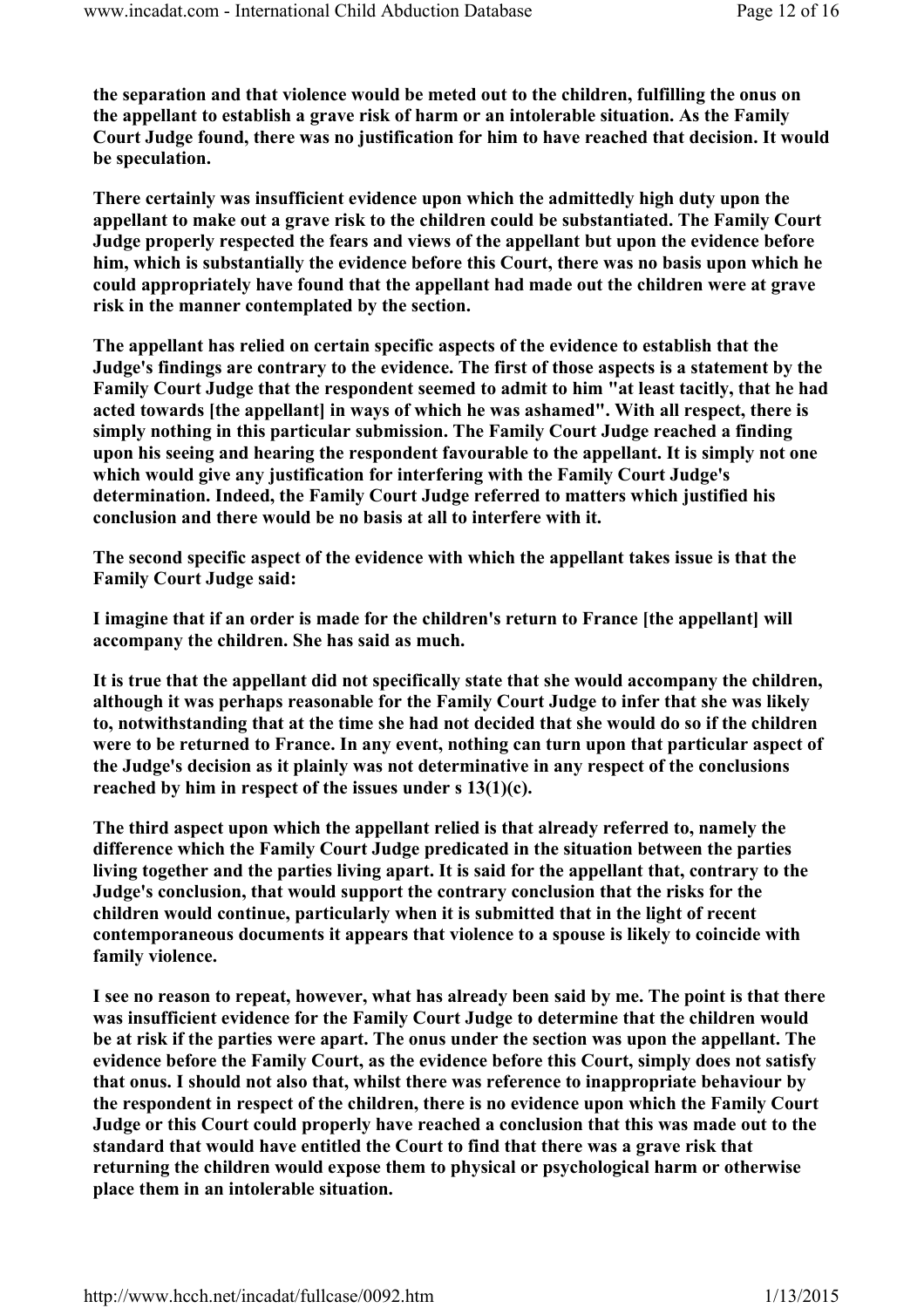Perhaps the only other aspect of the appellant's case under this head which requires specific mention is that there is the risk if the children are returned to France, given the respondent's sole parental authority, that the children will not have the benefit of their mother's care if she elects to return to France. If she does not elect to return to France, that is, of course, a matter for her. If, however, she elects to return to France, on the state of the present evidence there is some risk that she would not have the necessary parental access to the children. That topic, however, was also dealt with in the context of the case under the subheading of "Undertakings", and I will touch upon it again there.

There is certainly nothing in the material before the Court which would entitle the Court to reach the grave conclusion that the issues could not be appropriately dealt with under French law or that the children would not have the appropriate protection under French law that their safety and welfare might require. There is nothing to substantiate a grave risk of an intolerable situation in respect of the appellant's position under French law.

The respondent raised different matters in respect of this particular issue which I do not find it necessary to address in any detail. Evidence was equivocal about the extent of the violence in the marriage. That is plain from what I have already said. As I have already said, it is plain that there is no evidence that the French Courts cannot provide the necessary protection for the children. The respondent sought to suggest that the conduct of the appellant had led to the conflict between the parties and that in that event it would require a very high standard of proof of serious detriment to the children before they would be returned to their home. I put that submission to one side. I appreciate that the appellant cannot by her conduct create a situation which enables her to take benefit of the exceptions contained within s 13(1). This is not a case, however, given the findings reached by the Family Court Judge and by me, which requires any examination of that issue. What is clear is that the appellant has failed to substantiate a grave risk that returning the children would expose them to physical or psychological harm or would otherwise place them in an intolerable situation.

### Undertakings

The submissions for the appellant under this issue are based upon the provisions of undertakings by the respondent, the second of which was tendered after the conclusion of the hearing. It is submitted that the Judge must have had his approach to the issues relating to s 13 tainted by the presence of such undertakings and his findings in respect of them, and that in any event he did not properly address the important question of the enforceability or reliability of such undertakings in France.

The respondent gave certain undertakings during the course of the hearing. They were criticised as lacking precision and the Family Court Judge was unclear what they meant. He did not himself pursue undertakings. The respondent sought to put more express undertakings before the Court after the case was closed. The Family Court Judge decided that, subject to the appellant having a right to make submissions in respect of those undertakings, he should accept them. The undertakings included inter alia undertakings that the children should spend not less than half their time with the appellant so long as both parties were living in France; that upon the respondent's return to France he would apply for an amendment of the order made in the French Court to ensure joint rights of parental authority, and that he would consent to any application which the appellant made for an order for joint rights of parental authority.

The Family Court Judge made plain that the undertakings were not essential to his decision. Indeed, upon the evidence I fail to see how he could have reached conclusions other than he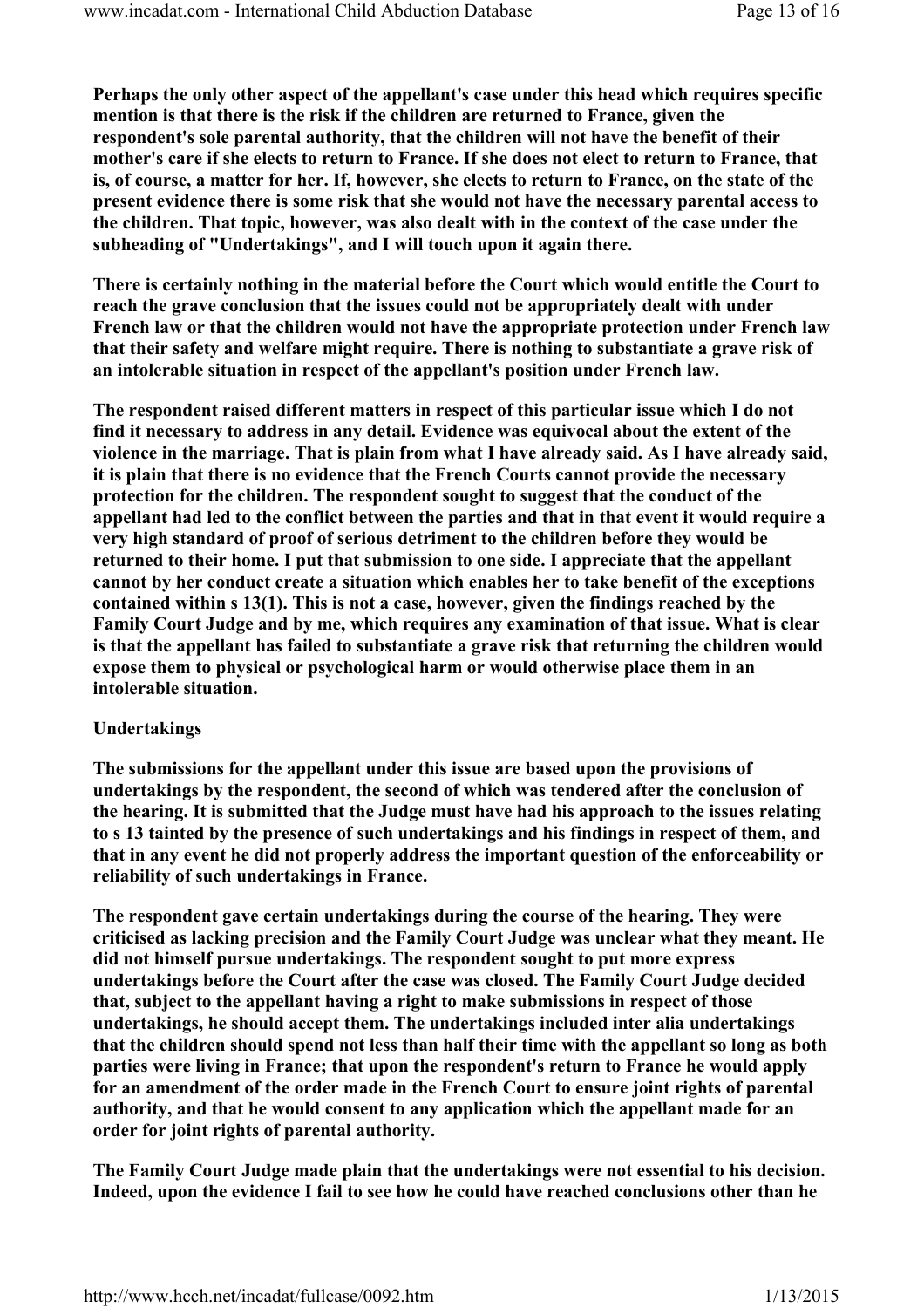did in respect of his decision, regardless of the undertakings. Furthermore, the Family Court Judge was clearly aware and acknowledged that he had no knowledge of what weight, if any, a French Court would give to the undertakings or whether they would assist the appellant in any respect. He merely, to assist the appellant, as I read his judgment, was prepared to refer to the undertakings within his judgment to give such limited protection as he was able, knowing that the undertakings were not binding upon the French Court, to assist the appellant before that Court. If he had rejected the offering of the undertakings, which is the manner in which the case is put for the appellant, it would not have made any difference to his decision, as is apparent from his decision and is apparent from what I have already said, but the appellant would have lost what at the very least could be useful evidential material available to her in the French Courts in respect of any dispute with the respondent if he fails to honour the undertakings.

There is some evidence from the respondent's French lawyer that steps have been taken to honour the undertaking as to joint parental authority. That evidence is challenged but upon a basis which would require me to find that the respondent's French lawyer is a liar. I am not prepared to reach any such finding. I do not consider that the position has basically changed since the hearing before the Family Court. The position is simply one where, as a result of the procedure permitted by the Family Court Judge, the appellant is in a better position than she would have been in if the Family Court Judge had not acceded in that procedure.

It is true that the weight to be given to the undertakings, if any, is entirely a matter for the French Courts, as the Family Court Judge acknowledged. That does not mean, however, that they are of no value to the appellant. It is apparent that, regardless of the undertakings, the Family Court Judge had reached the conclusion that the children's position was not at grave risk if they were returned to France. There is certainly no evidence before this Court which would entitle me to set aside that determination of the Family Court Judge as being contrary to the evidence.

The issues raised in respect of the undertakings do not, in my view, advance the appellant's case either under s 13 or otherwise. I find against the appellant in respect of this issue also.

### Children's objections

13 Grounds for refusal of order for return of child - (1) Where an application is made under subsection (1) of section 12 of this Act to a Court in relation to the removal of a child from a Contracting State to New Zealand, the Court may refuse to make an order under subsection (2) of that section for the return of the child if any person who opposes the making of the order establishes to the satisfaction of the Court -

(a) ...

 $(b)$  ...

(c) ...

(d) That the child objects to being returned and has attained an age and degree of maturity at which it is appropriate to take account of the child's views;...

Understandably the appellant's submissions under this head were restrained. It was submitted that the Family Court Judge had applied wrong legal principles in finding that the children did not wish to return to France.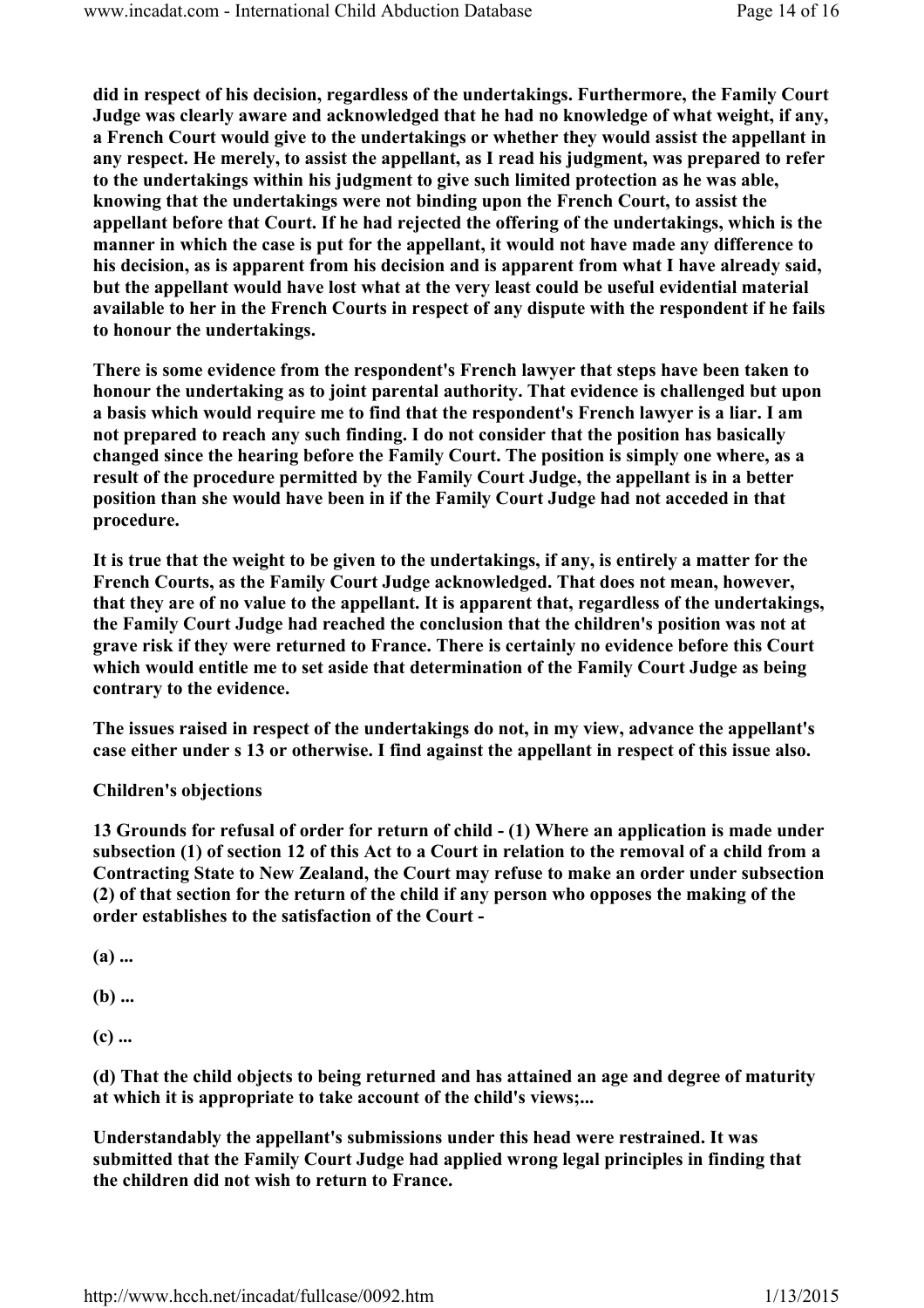It is apparent, however, from his decision that he was applying the very principles which the appellant urged upon me. In the course of his application of those principles, however, he said the following:

But, that apart, the children did not tell Mrs Keith that they opposed returning to France.

This was after a statement where he said that this case did not seem to him to be exceptional.

The children are young, and it may be questionable whether their views, if they have any, should be treated as decisive.

He found that the evidence did not disclose that the children objected to being returned to France. He plainly did not reach a conclusion that the children had attained an age and degree of maturity at which it was appropriate to take account of their views.

The use of the word "opposed" is not the language of the statute. Whilst it was suggested that the son had expressed views contrary to returning to France, upon my reading of the evidence that is very much in a particular context, a context unhelpful to the appellant, because, as the Family Court

Judge found it was in the context of wanting the conflict between the parents to cease and that he would not mind going back to France when the fighting was over.

I am entirely satisfied that there was evidence upon which the Family Court Judge could find, as he did, that the children did not object to being returned and that in any event there was insufficient evidence to establish that they had attained an age and degree of maturity at which it was appropriate to take account of their views when the older child is eight and the younger child is six. This is not a case such as the cases put before me where the children had reached such an age and a degree of maturity and put valid reasons before the Court that there were grounds for upholding an objection. It is a case where upon the evidence the Family Court Judge's conclusion was almost a foregone conclusion.

### Result

The appellant has failed to make out any of the points of appeal relied upon by her. In particular, she has failed to establish the onus upon her to make out that upon the evidence the Family Court Judge was required to establish that some one or more of the points relied upon by the appellant were made out and to exercise his discretion under s 13(1) of Part I of the Act. Like the Family Court Judge, I am satisfied that there is no basis upon which I could appropriately turn to exercising the discretion under s 13(1) of Part I of the Act. I must therefore confirm the order made by the Family Court Judge under s 12(2) that the children be returned forthwith to France.

#### Miscellaneous

I also confirm the view of the Family Court Judge that it is very much in the children's interests that the appellant should accompany the children to France and continue to take an interest in their welfare and that the respondent should ensure that he meets his undertakings and puts the welfare of his children before the corrosive and continuing dispute between himself and the appellant which has led to this unfortunate and sad litigation.

There is nothing before the Court to indicate that the appellant's sincerely held concerns cannot be appropriately and properly dealt with within the French Courts. Indeed, one of